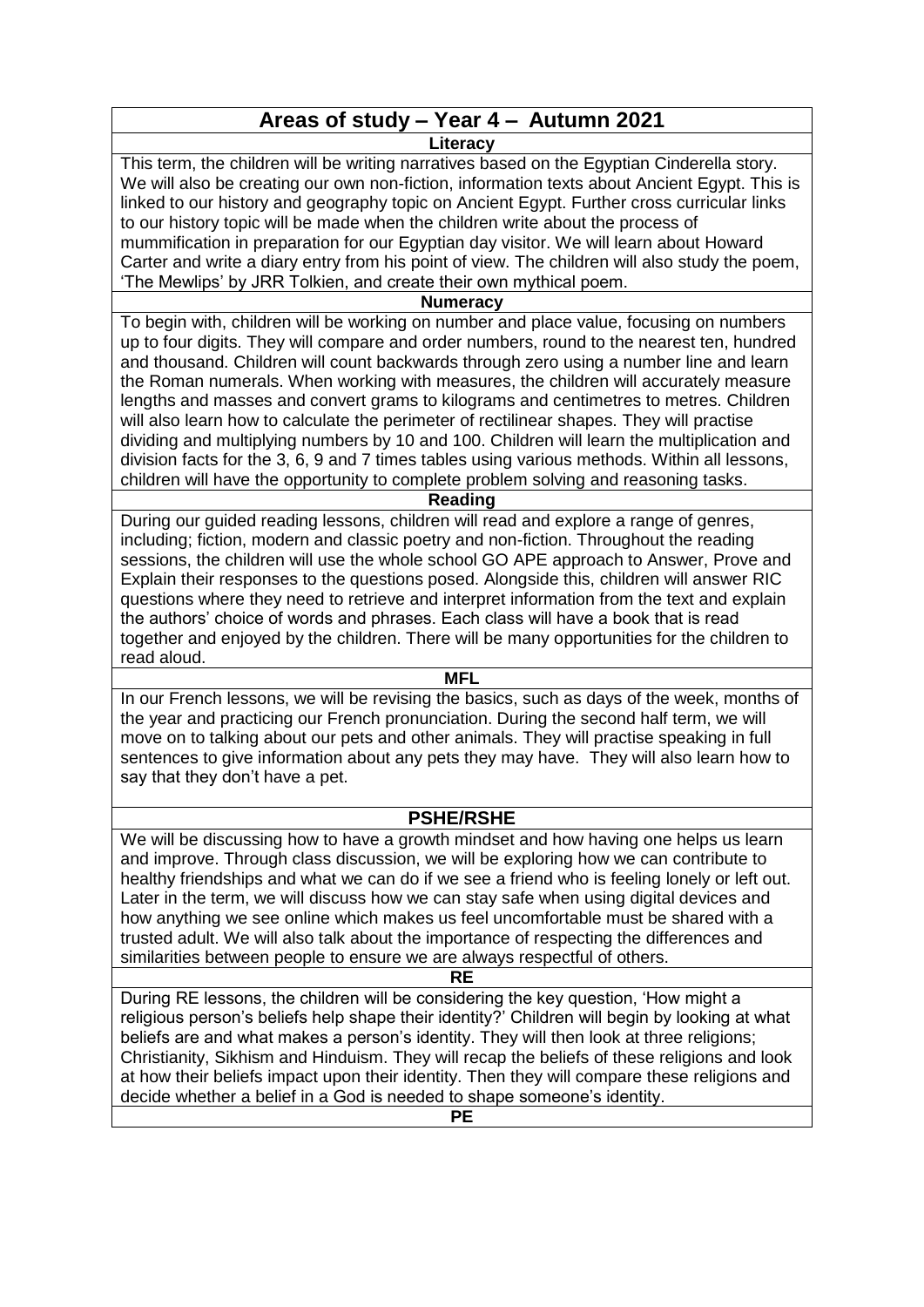This term, our focus in indoor PE is dance. The children will respond imaginatively to a range of stimuli related to characters and narrative, and use simple motifs and movement patterns to structure dance phrases on their own, with a partner and in a group. They will strive for accuracy and refine, repeat and remember dance phrases and dances. Then children will perform their dances clearly and fluently to the music. Throughout the term, they will learn how to warm up and cool down safely. During outdoor PE lessons, children will be working on sport specific skills from the Invasion Games category of sports including basketball, rugby and hockey. They will be developing their knowledge and understanding of when, where and how to travel with the ball, passing and receiving, shooting, teamwork, and the principles of attacking and defending.

#### **Geography**

During the first half term, we will be studying the geography of Egypt. Children will locate the places of importance on a map of Egypt, look at famous landmarks, and compare them to landmarks in the UK. Children will understand the importance of the River Nile and why it was important to the survival of the Ancient Egyptians and why it is still important today. Throughout our Geography lessons, children will be revising key information such as the names of oceans and continents and practise finding these on a map. Children will have the opportunity to use Atlases to further their knowledge.

#### **History**

Our History topic is Ancient Egypt. Through looking at artefacts, children will find out what life was like in Ancient Egyptian times. They will speculate what the artefacts were used for and explain how they are important for telling us more about the lives of Ancient Egyptians. Through research, children will find out about the Egyptian Gods and Goddesses. Linked to literacy, children will learn about the process of mummification and the importance of Canopic jars and discuss their uses. Children will learn about Tutankhamun. Also making further links to literacy, we will be looking at the life of Howard Carter. Finally, children will learn about Hieroglyphics and practise writing their names and messages.

#### **Science**

The science topic for this term is 'Teeth and Digestion', where the children will identify different types of teeth and learn about their functions as well as comparing similarities and differences between animal and human teeth. Children will plan and carry out a practical scientific investigation to learn about the causes of tooth decay and how to avoid it. In the second half term, we will move on to learning about the human digestive system. Children will recreate the digestive system and explore how food is digested. Next, we will compare the diets of different animals, construct, and interpret a variety of food chains. We will discuss how plastic pollution is affecting our food chain and what we can do to help.

#### **Music**

This term the children will be studying the music of Abba, focussing on being able to identify the rhythmic pattern. They will listen to a variety of songs and learn to appraise them. They will ultimately use percussion instruments to produce an accompaniment to Mamma Mia. Towards the end of the term, they will look at Ancient Egyptian instruments and listen to traditional Egyptian music.

# **Computing**

In computing lessons, children will learn how to create engaging PowerPoint presentations, exploring slide design, inserting and editing media taken from the internet and other sources and using transitions in presentations. They will then create a PowerPoint on a given subjects and have the opportunity to present their presentation to the class. Throughout the term, children will have the opportunity to develop their touch typing skills. Later on in the term, children will learn about websites and how to fact-check information for reliability. They will practise using a search engine effectively and the children will aim to create a website of their own.